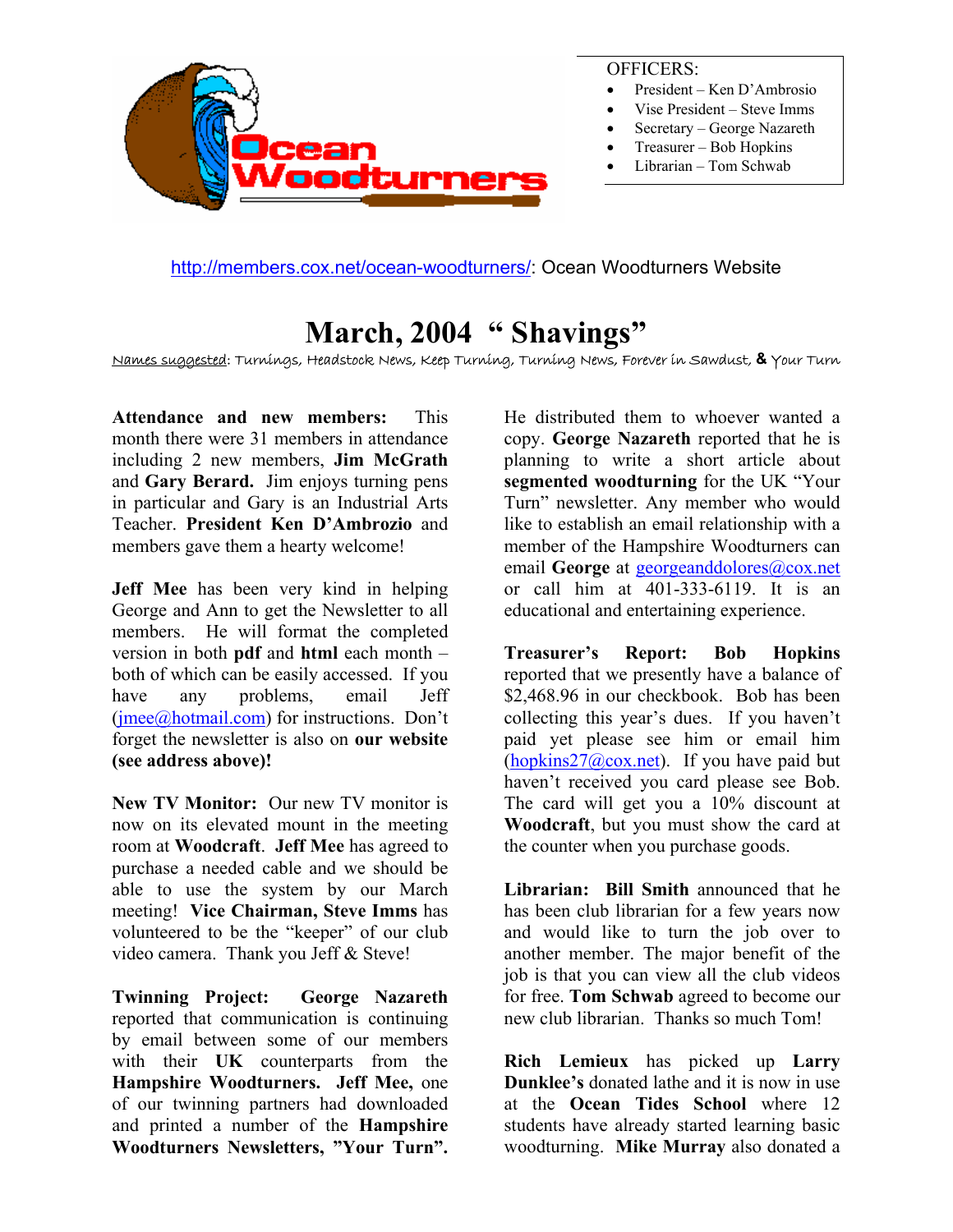5 gallon plastic bucket full of woodturning tools to the Ocean Tides program. These donations are creating future Ocean Woodturners! BZ! [Bravo Zulu or "Way to Go" for those that don't know military lingo!]

#### **Future Meeting Demos:**

**President Ken D'Ambrozio** restated his position that it is very important for members to share their woodturning talents with other members. He encourages members to open up their workshops to other members for teaching purposes (Jeff Mee has a member skill/shop list). Some of our members have already volunteered to teach other members in their workshops. At a future meeting each group will show the pieces that they have turned as a result of the instruction. If you'd like to teach or to learn a topic please contact Jeff Mee. We still need September thru December topics.

**Below** is a listing of monthly meetings scheduled so far this year:

- **March Meeting;** Cabriolet Legs -- Mike Murray will teach Larry Dunklee and Peter Sylvestre.
- **April Meeting**: Off-center turning— Emilio Iannuccillo will teach Mickey Goodman and Bernie Feinerman.
- **May Meeting: Chucking**--------Ken D'Ambrozio will teach Curt Mason and Richard Murphy.
- **June Meeting:** Goblet with floating rings-------John Chakuroff will teach Jim Rathbun and Hank Belanger.
- **July Meeting**: Segmented Turning------- George Nazareth will teach Anthony Scuncio, Richard Lemieux, David Barwise, and Wayne Collins.
- **August Meeting:** Sharpening Tools----- --Ernie Grimes will teach all members interested in this skill.

In keeping with sharing of skills, Rich Lemieux spent a day with Ken and turned a log and reground several of his tools. Ken continues to offer his time - if you're interested, call [295-0987] or email him [dambrosio@coteambrosio.com]. Also, Curt Mason and Bill Smith got together and tuned a cherry bowl! Sharing talents is what we are all about.

This years **AAW 2004 Symposium** theme is **"From Sea to Odyssey".** It will be held in Orlando, Florida in late June. There has been a change in size of collaborative projects; the new size is 12 inches x 12 inches x 12 inches. This is far smaller than the previous size. There did not appear to be much enthusiasm from the membership for our club to produce a piece for next summer's symposium in Florida; however, if you have an interest in participating in this project or heading it up, please email Mike Murray with input.

#### **Demonstration at February meeting: Woodcarving Nametags. Tony Bancalari**

passed out to each member a 2" x 4" x 1/4" piece of basswood for carving our names. He also provided a template with our club logo and 2 small sketches of woodturning tools with a space in the center for our names. We were told how to rub the designs onto the wood and instructed how to cut into the wood with our penknives to make the logo, name and sketches stand out. Later, he demonstrated how to apply boiled linseed oil on the recessed areas and then rubbing oilbased pencil coloring into the recessed areas to make the nametags more attractive. Only one member did not have to carve her nametag. Tony had already carved one for **Ann Danis** as a sample to show everyone. Thanks Tony!





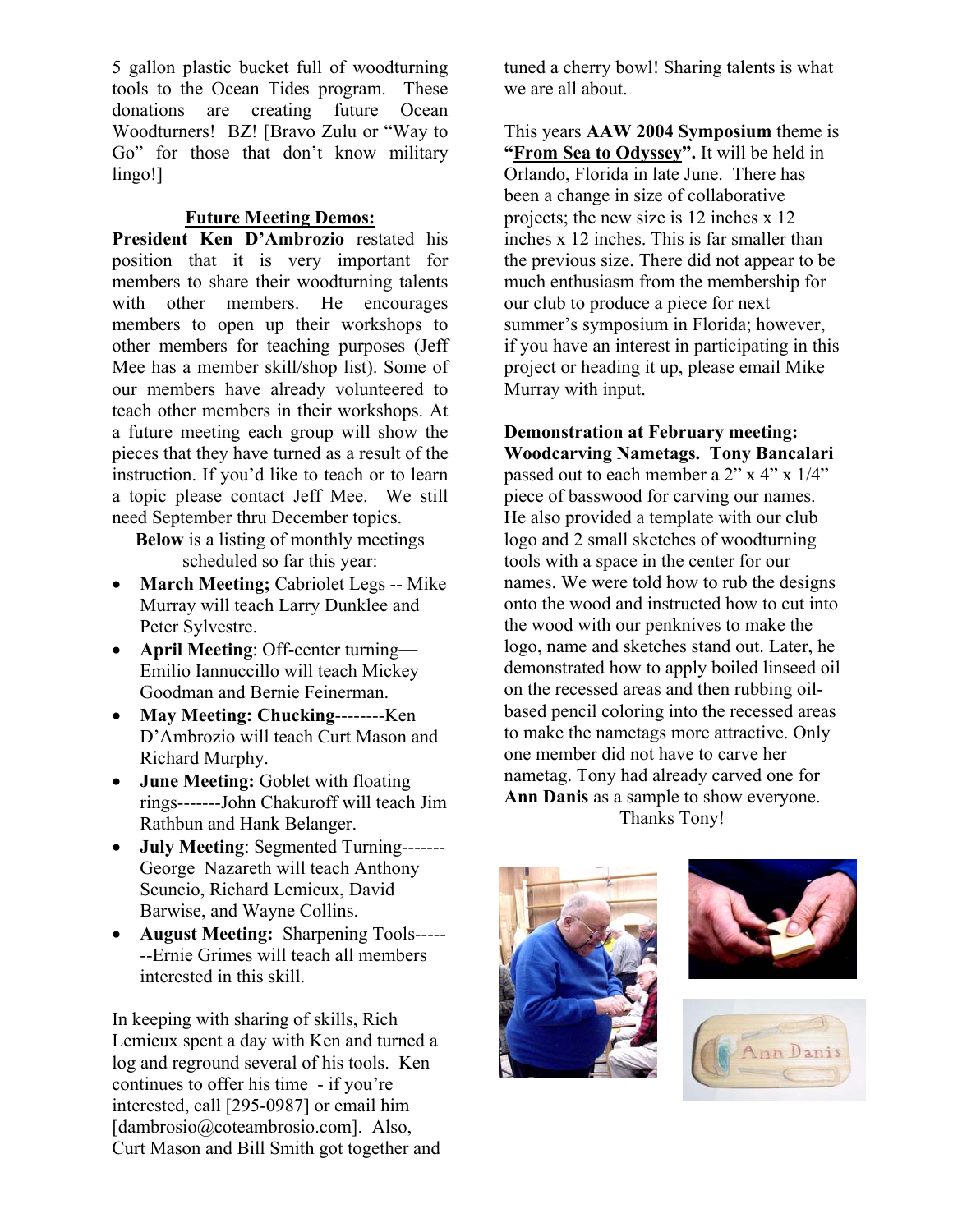### **Show and Tell:**

A notebook was passed around for all the members who brought items for show & tell to sign in. At the December meeting \$50 will be raffled among those participating. Also, all members who demonstrate during the year will be eligible for a \$200 raffle. This month there were a great number of turned pieces for Show and Tell. Rick Sousa is not only a prolific turner, but he is also very talented. He brought 7 bowls. Greg Drew, Larry Dunklee, Peter Silvestre, Ann Danis, George Nazareth, and Bill Smith also participated.

Good Job!

(Please forgive us if we didn't give correct credit – We might have mixed some of the bowls and turners up, but we did our best!) 14 18 19  $15 \frac{17}{2}$ **11** 12 12 16 **7 13 13 13 6** 10 **8 1 4 5 2 3** 

- 1. Greg Drew: Wet turned burl black oak bowl
- 2. Rick Sousa: Cherry Bowl
- 3. Larry Dunklee: 4 pens ( 1 from white tail deer antler, 2 from Tiger Maple, and 1 from Cherry )
- 4. Rick Sousa: bowl in Box Elder
- 5. Rich Lemieux: nesting bowl in Poplar
- 6. Peter Silvestre : lidded pot in Walnut
- 7. Ann Danis: lidded pot in Tiger Maple
- 8. Peter Silvestre: lidded pot in Poplar
- 9. Rick Sousa: Bowl in Box Elder with beetle burn marks (red markings)
- 10. George Nazareth: segmented platter (another beauty!) of Cherry, Walnut and Purple Heart
- 11. Jeff Mee: Wet turned bowl in Black Locust
- 12. Rick Sousa: Bowl in Maple
- 13. Rick Sousa: Bowl in Box Elder
- 14. Bill Smith: Bowl in Cherry
- 15. Rick Sousa: Bowl
- 16. Peter Silvestre : Cherry Bowl
- 17. Rick Sousa: Bowl in Box Elder
- 18. Bill Smith: Bowl in Black Walnut
- 19. Jeff Mee: hollow turning in Black Locust

The meeting ended with our auction of donated items under our new format. Worked very well!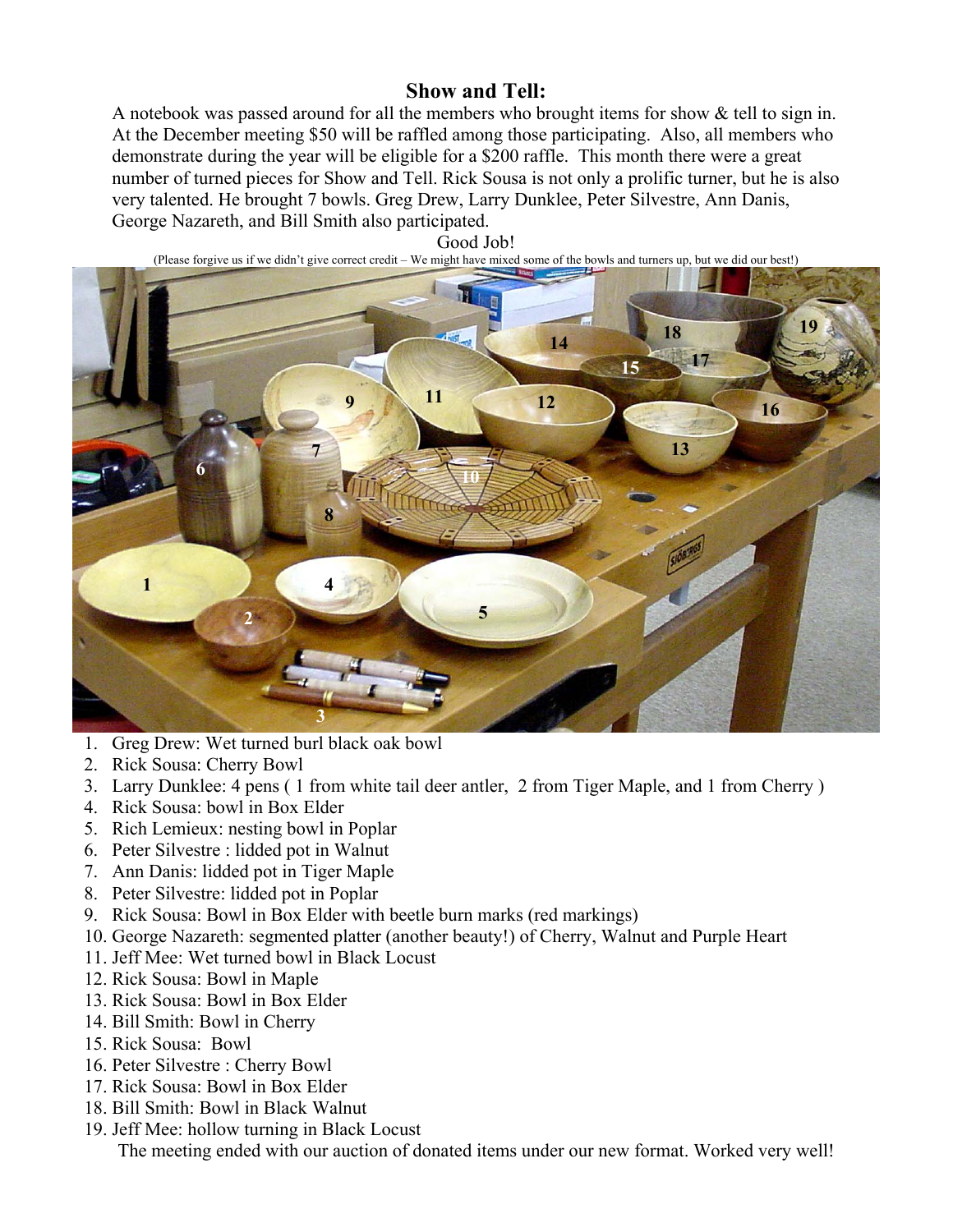## **Next Meeting Thursday March 18, 7 p.m. Woodcraft, Route 2, East Greenwich**

**Program: Cabriolet Legs by Mike Murray. Presented by students Larry Dunklee and Peter Sylvestre (And other good stuff)** 

**\*\*\*\*\*\*\*\*\*\*\*\*\*\*\*\*\*\*\*\*\*\*\*\*\*\*\*\*\*\*\*\*\*\*\*\*\*\*\*\*\*\*\*\*\*\*\*\*\*\*\*\*\*\*** 

# **February 21st, 2004. Bowl Turning by Rick Angus**



**What a great demonstration and a wonderful turnout for Rick Angus!** 39 interested turners attended this demonstration held at the **North Kingstown Free Public Library. Rick Angus** gave a memorable and instructive demonstration of **bowl turning.** Using primarily bowl gouges of varying sizes, Rick expertly demonstrated how to take pieces of Walnut logs and turn them into beautiful bowls. For our \$10 admission, we were also treated to a light lunch at noon. **Ann Danis** handled purchasing the lunches and **Curt Mason**  collected the admission fees. We had Woodturners in attendance from a number of other area clubs. We also signed up 2 new members, **Norman R. Mancuso and Dave Eaton,** both from Natick, MA. We are all indebted to our own **Emilio Iannuccillo** for his efforts in arranging and promoting this very successful demonstration. **Email from Rick to Emilio following the demo.**